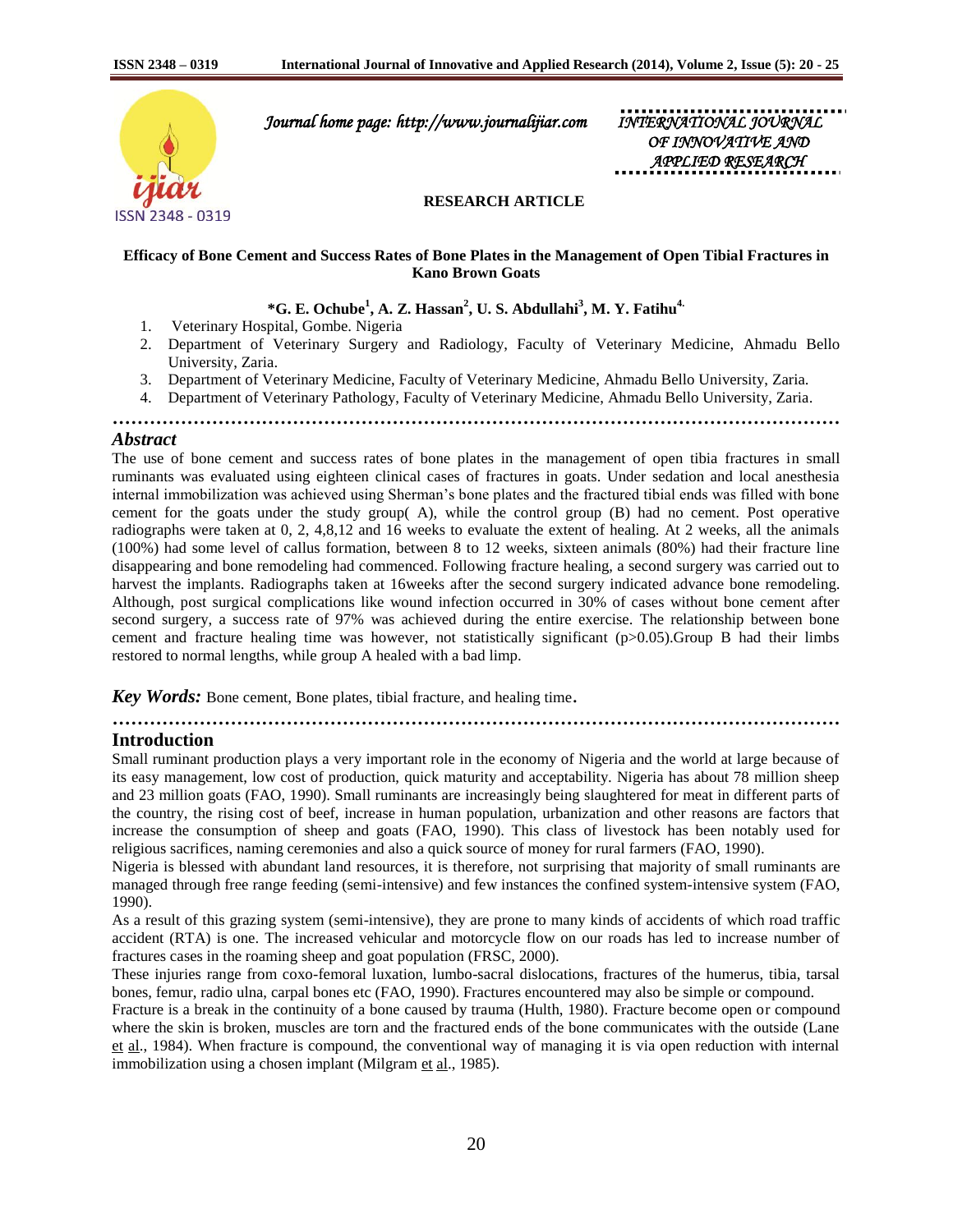When fracture is open, there could be fragmentation of bone leading to loss of bone parts (Encarta,2004).The result and effect of this may be mal-alignment, leading to shortening or deforming of affected limb after healing (Onga, 2002).

Preventable structural deformities described above could make people lose interest in their priced pets and other domestic animals, especially those used for festive purposes, such as the Christmas and sallah sacrifices, which prohibits the use of deformed animals. Also, prolific breeds of sheep and goat with structural deformity need to be corrected as it is difficult for lame animals to produce optimally (Charnley, 1979).

Bone cement is a compound consisting of polymethymetacrylate (PMM); the other components are mainly crystals of barium sulphate or zirconium oxide that make the resulting product radiopaque. It acts however not as "glue" but as 'filler' (Harris' 1996).

The objective of this study, therefore, was to evaluate the effects of the use of bone cement alongside internal fixation device, like bone plates.

# **Material and Methods**

Eighteen clinical cases of fracture of the tibial bone were used for this study; the animals were reported to have come from Makarifi, Zaria and Soba Local Government areas of Kaduna State, with geographical locations of, latitude 10 and 11 degree north and longitude 7 and 8 degree east and situated in the northern boundary of the sub– humid zones of north-western Nigeria, West Africa. Their ages were estimated and ranged from six months to twenty months. Animals were given first aid treatment and temporary immobilization with splints was done to allow for proper evaluation and pre-surgical radiographs to be taken. Animals were housed in an insect-free pen at the Department of Parasitology and Entomology, Faculty of Veterinary Medicine, Ahmadu Bello University, Zaria. The animals weighed between 10.5 and 20kg. They were screened for endo and ectoparasites. They were fed *ad libitum* with dry groundnut leaves, fresh grass and maize bran. Water was also provided *ad libitum*. The animals were dewormed with albendazole (Albenda, Animal Care Nig) at a dose rate of 10mg/kg, twice (two weeks apart) orally. They were also given ivermectin (ivermec<sup>R</sup>, MSD, USA) subcutaneously at a dose rate of 200mg/kg to control ectoparasites four weeks later.

### **Surgical procedure**

Animal was properly prepared for surgery by shaving the entire length of the hind limb, proper disinfection of the site was done. Under local anesthesia (xylocaine vipra india), piroxicam (vipra, india) at a dose rate of 20mg/kg, and mild sedative (acepromazine, vipra india, at a dose rate of 0.02-0.04mg/kg), the skin incision was made craniolaterally on the tibia shaft. The subantaneous fascia was opened in the same line as the skin incision. The saphenous vessels and nerve are freed and retreated in the appropriate direction either laterally or medially depending on the area of the bone it is necessary to expose (Piemattei, 1986). The fractured ends of the tibia bone were exposed by incising the deep crural fascia on the medial shaft of the bone. The cranial tibia, popliteous and long digital flexor muscle was reflected from the bone by subperiosal elevation (Greely, 1986).

For this study, non compressional plates (Sherman plates) were utilized. The six holes (4<sup>"</sup>) and four holes (2<sup>"</sup>) plates were used. The plates were placed on the tibia and position of the holes marked. Using a manual Jacob's chuck, holes were drilled on the pre-determined locations proximal and distal to the fractures. With the aid of the bone forceps, the plates were clamped on the lateral side of the bone and held by the assistant surgeon. The surgeon selected a sizeable cancellous screw and using a screwdriver placed d screw into the already pre-drilled hole to secure it (Figure 2).

Bone cement was prepared directly at the operation table by mixing the white polymer powder (polymethymetacrylate) with 5mls of monomer fluids. The resulting product was doughy white mass which polymerize to a hard substance within ten minutes. Using a subperiosal elevator, the surgeon scooped the mixed liquid product and filled the defect, care taken not to allow it stick on the surrounding tissue (Figure 3).

# **Results and Discussion**

Mean healing time for Group A animals was 12.5 weeks with age range of 7-20 months( Table 1),while the mean healing time for group B goats 12.4 weeks with age range 12 -13 weeks (Table 2 ).

#### Statistical Analysis;

Results obtained were subjected to statistical analysis using the Student"s two –tailed T- test by applying the two variables; Age vs. Healing time. The results were statistically not significant (Figure 1).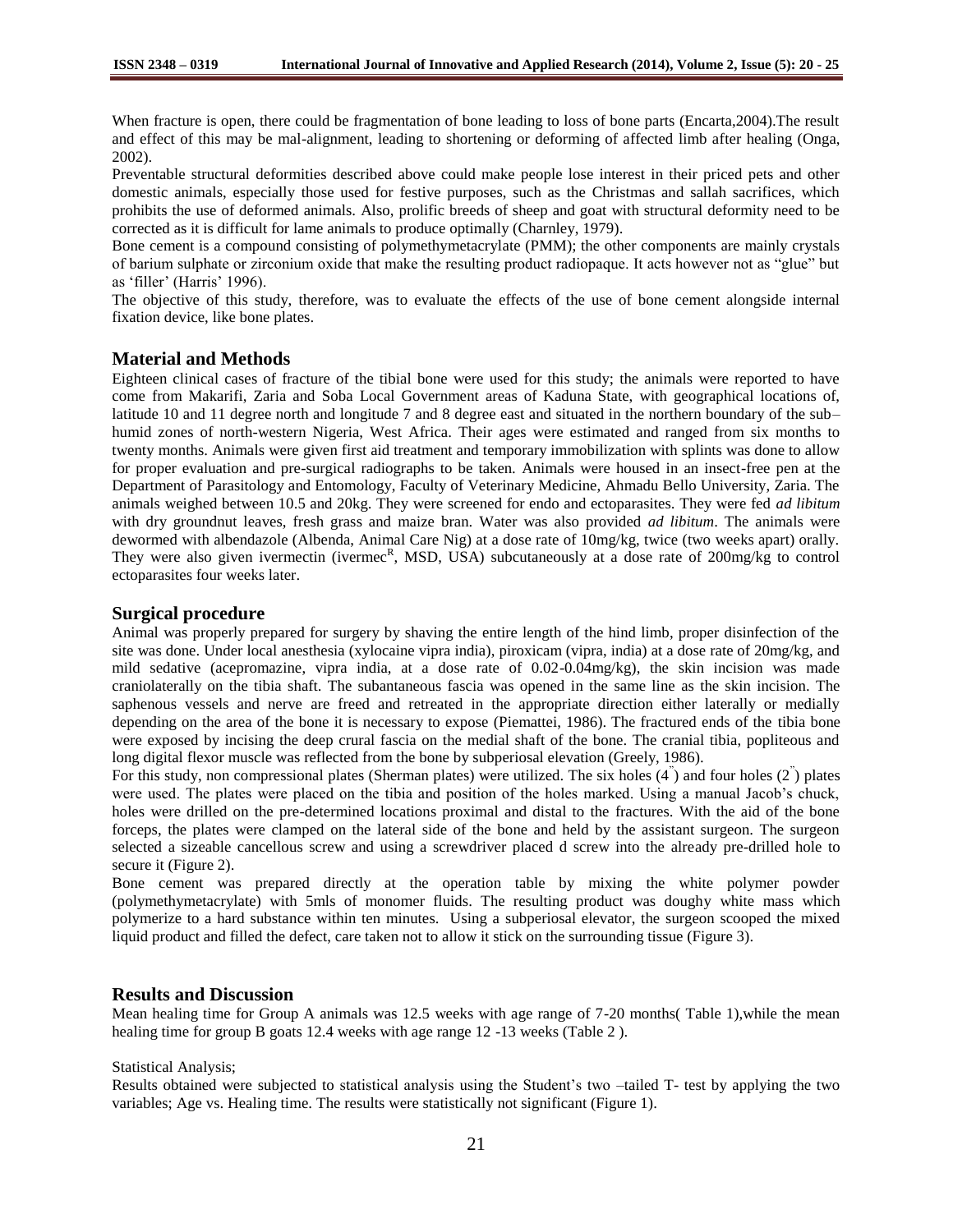| ISSN 2348 – V319 | International Journal of Innovative and Applied Research (2014), Volume 2, ISSU |
|------------------|---------------------------------------------------------------------------------|
|                  |                                                                                 |

| Group A | Age (month) | Weights (kg) | Pulse $(B/m)$ | Respiration<br>(c/m) | Healing<br>time<br>(weeks) |
|---------|-------------|--------------|---------------|----------------------|----------------------------|
| Mean    | 13.5        | 18.5         | 75.2          | 30.5                 | 12.5                       |
| SD      | $\pm 0.4$   | $\pm 1.7$    | $\pm 1.8$     | $\pm 2.4$            | $\pm 0.3$                  |
| Range   | $7 - 20$    | 15-23        | 70-90         | $25 - 35$            | $12 - 13$                  |

Table 1.0: Healing time for clinical cases of tibia fractures in Kano brown goats treated without the use of bone cement.

NB: healing time is the period between onset of injury/fracture and the time the animal start to effect proper ambulation with absence of pain.

Table 2.0: Healing time for clinical cases of tibia fractures in Kano brown goats treated with bone cement.

| Group A   | Age (month) | Weights (kg) | Pulse $(B/m)$ | Respiration<br>(c/m) | Healing<br>time<br>(weeks) |
|-----------|-------------|--------------|---------------|----------------------|----------------------------|
|           |             |              |               |                      |                            |
| Mean      | 12.5        | 13.5         | 80.1          | 28.2                 | 12.4                       |
| <b>SD</b> | $\pm 0.3$   | $\pm 0.4$    | $\pm 5.2$     | $\pm 1.9$            | $\pm 0.3$                  |
| Range     | 7-20        | 15-23        | 70-90         | $25 - 35$            | $12 - 13$                  |



Key: Values represents age in months,while healing time is in months. Bar chart 1 displaying age and healing time in months.

## **Radiographic Evaluation**

Group A: The results of the radiographic examinations conducted at weeks 0,2,4,8,12 and 16 post surgery in the Kano brown goats under group A (control) revealed perfect healing of fractures but with the affected limb shorter than normal limb , such goats were observed to exhibit no pain, were limping, and had poor gait. They had reduced appetite and weight loss, although these were found to have improved on the healing time progressed (Figure 5).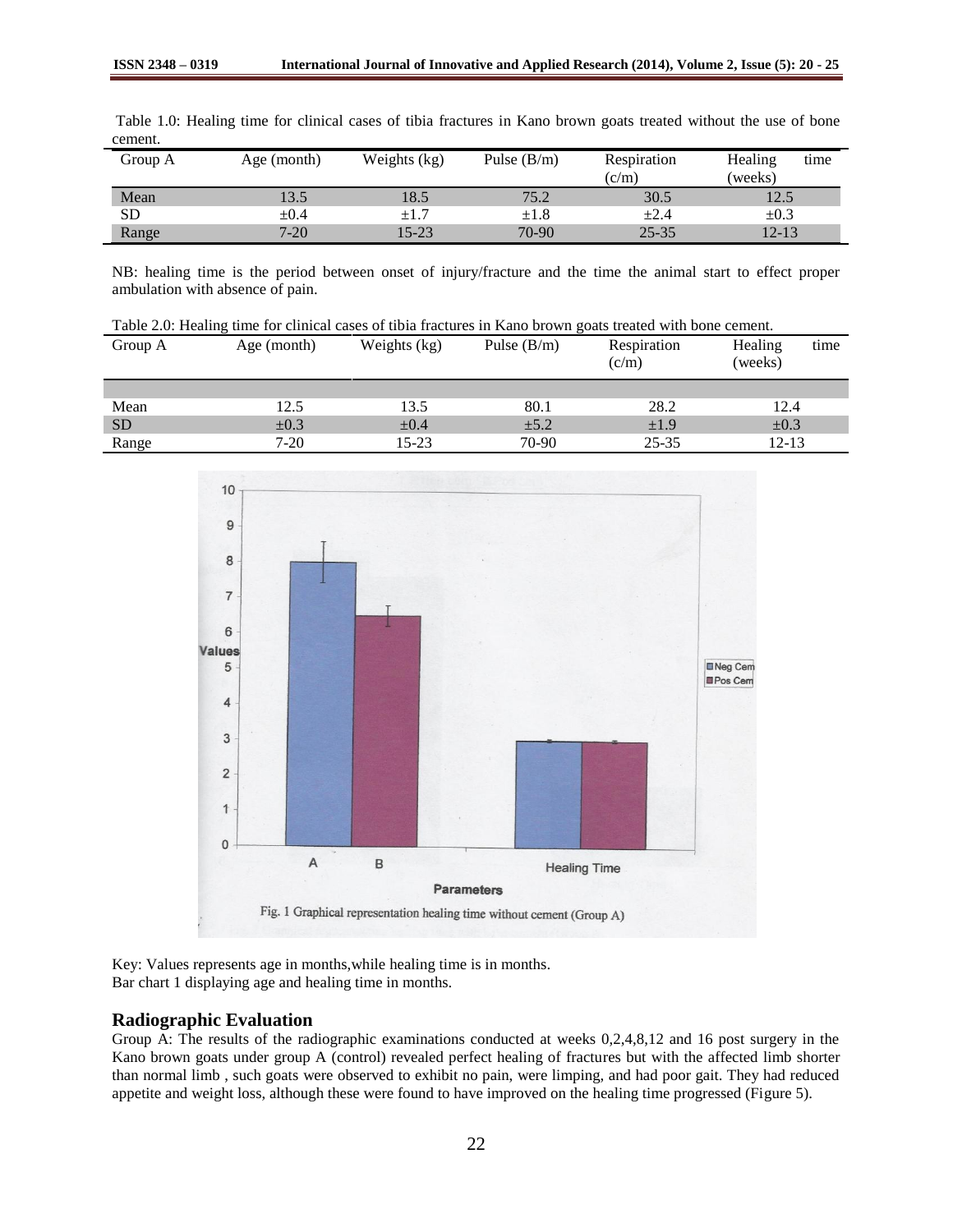Group B: The results of the radiographic examinations conducted at weeks 0, 2, 4,8,12 and 16 post surgery in the Kano brown goats under group B (study) revealed perfect healing of fractures (Figure 4 at 4 weeks), with restoration of the fractured tibial bone to its original length after using bone cement and harvesting the implants (Figure 5 at 20 weeks). These goats were observed to exhibit good stance and good gait in the absence of any undue pain. The reduce appetite and weight loss observed during the earlier stages of the experiment improved towards the end of the study. These goats walked very well using the effected limb with the absence of limping (Figure 7).





Figure 2 Figure 3



Figure 4 Figure 5





Key: Fig. 2- plating with sherman compression plate. Fig. 3- bone cementing on the surgical table. Fig. 4- radiograph of tibial bone showing plating one day post surgery.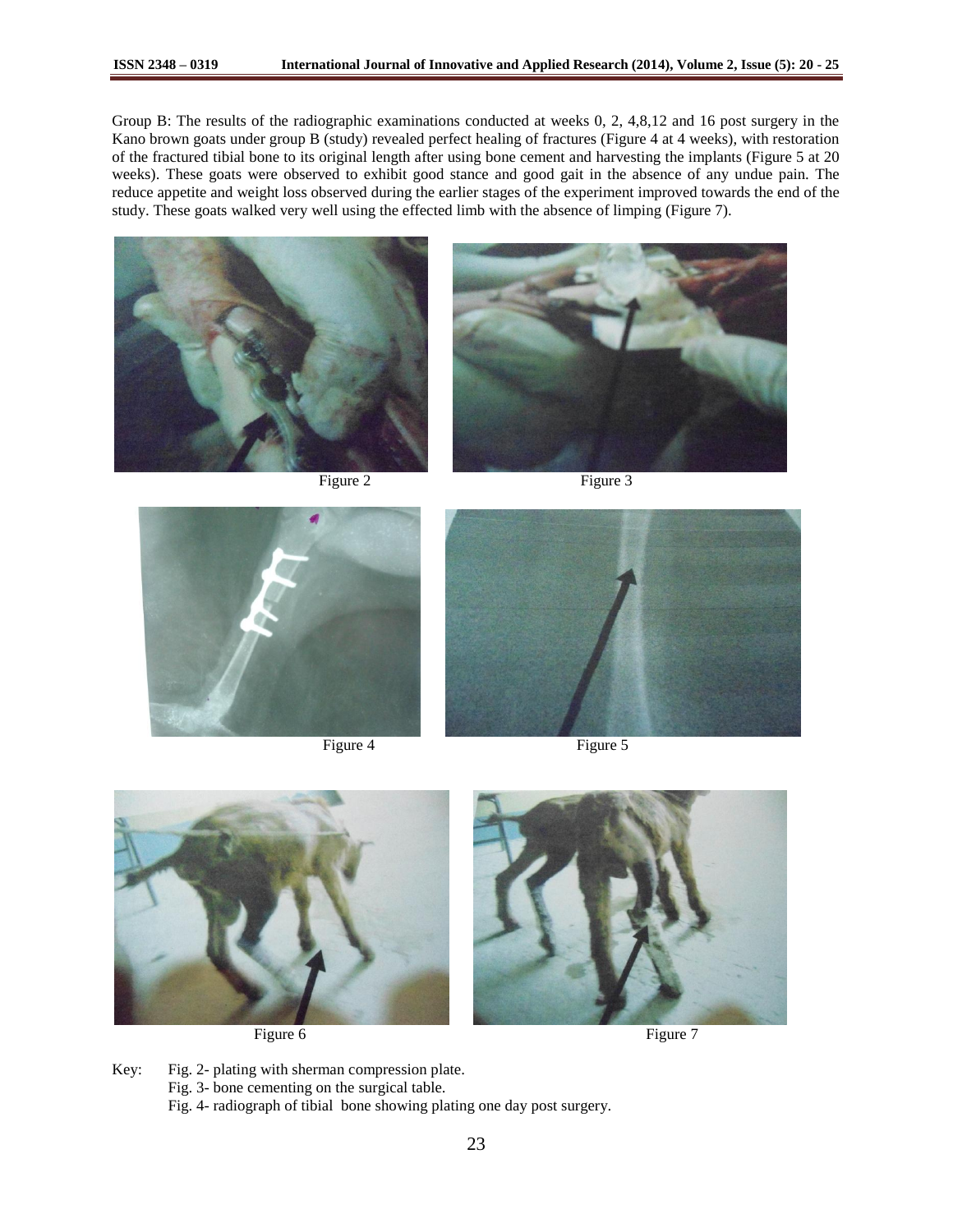Fig.5- radiogragh of tibial after four weeks of harvesting the implant. (the limb was restored to its original length by bone cement).

Fig.6- shows control with akward stance.poor stance.

Fig.7- shows study group treated with Bone Cement. Note the normal gait and stance.

# **Discussion**

Bone cement, which has been indicated and used in the reduction of fractures in which there was loss of bone parts (Harris,1996; Markel, 2001),was found to have restored functional bone length following healing in Kano brown goats. Healing of the fractures resulted in some observable clinical signs which included; pain, abducted limb, limping at the onset of the study to reduced pain, reduced swelling, slight limping towards the end of the study and finally, normal gait, normal stance and posture for the study group (B) at the end of the study. These are conformity with the report of Haboush (1953) and Onga (2002).

Radiographic evaluations of the healing process in the two groups revealed that the formation of callus in goats that are younger occurred much earlier irrespective of the use of bone cement. The goats that weighed less showed faster healing rates as such goats started bearing weight on the affected limbs earlier than the heavier goats. An observation which is in agreement with reports by Iwegbu (1987) and Brown (1993). This experiment showed that bone cement has no effect in hastening or delaying osteogenesis, but was able to restore the limb to its original length because it is a synthetic bone graft material. While all study (Group B) animals that had bone cement did not exhibit any post surgical complications. For group A (control), not all surgical site healed perfectly as post surgical complications such as surgical site infection manifested in some control animals especially after harvesting the implants. This could be attributed to the absence of bone cement which contains antimicrobials. The second opening of the surgical sites predisposed the limb to post surgical complications, which is in the case of group B was possibly ameliorated by the bone cement as observed by Lane, (1984).

# **Conclusion**

The results of the study group showed that bone cement when used in open fracture that is properly immobilized with bone plates can be compatible with both bone and soft tissue and that its histocompatibility enhanced the proper healing recorded

## **Recommendation**

On the basis of the findings of this study, it is strongly recommended that bone cement should be used to fill osteogenic defect where open fracture management is concerned.

## **Acknowledgement**

We acknowledge the following; Dr's Bala Usman, Augustine Andrew; Staff of department of Veterinary Surgery and Radiology, Ahmadu Bello University, Zaria, the Government and people of Gombe State for providing the enabling environment that made this work possible, Finally we are grateful to Professor Oladele Sunday blessing of Department of Veterinary Pathology, Faculty of Veterinary Medicine, Ahmadu Bello University, Zaria for reading and editing this manuscript.

# **References**

.

Brown, P.W. (1993); the open fracture. Clinical orthopedic journal. 96: 254.

Charnley, J. (1970). Low friction arthroplasty of the hip. American orthopedic association. Journal 1: 245-253.

Encarta reference library (2004): Microsoft Corporation.

FAO world agricultural report (1990): sheep and goat rearing: pp 17-73.

Federal Road Safety Corps (2000): Northwest/Northeast report: pp 7-15.

Harris, W.H. (1996): Bone healing principles; clinical orthopedic related research journal. 33: 155-157.